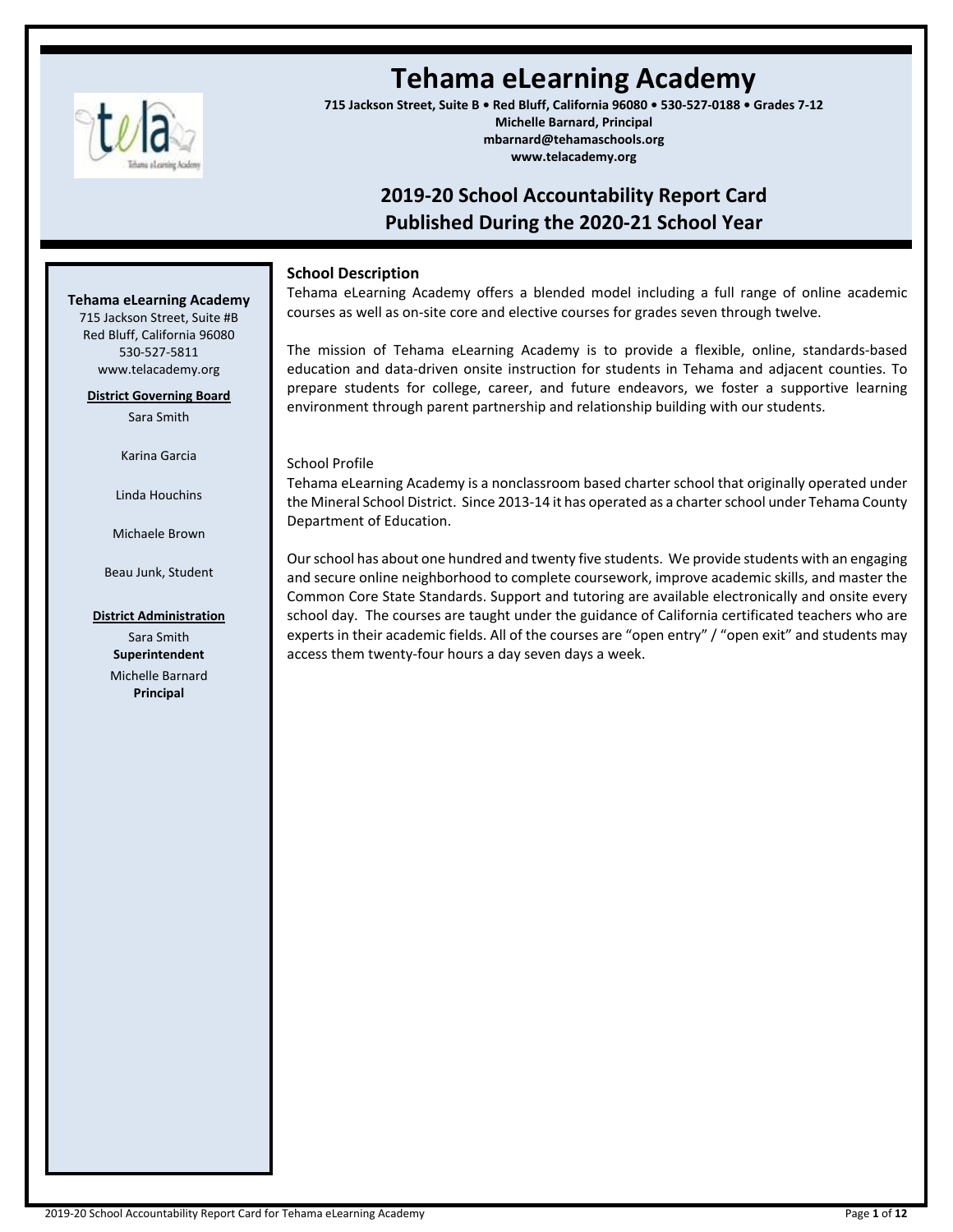# **About the SARC**

By February 1 of each year, every school in California is required by state law to publish a School Accountability Report Card (SARC). The SARC contains information about the condition and performance of each California public school. Under the Local Control Funding Formula (LCFF) all local educational agencies(LEAs) are required to prepare a Local Control and Accountability Plan (LCAP), which describes how they intend to meet annual school-specific goals for all pupils, with specific activities to address state and local priorities. Additionally, data reported in an LCAP is to be consistent with data reported in the SARC.

- For more information about SARC requirements and access to prior year reports, see the California Department of Education (CDE) SARC web page at [https://www.cde.ca.gov/ta/ac/sa/.](https://www.cde.ca.gov/ta/ac/sa/)
- For more information about the LCFF or the LCAP, see the CDE LCFF webpage at [https://www.cde.ca.gov/fg/aa/lc/.](https://www.cde.ca.gov/fg/aa/lc/)
- For additional information about the school, parents/guardians and community members should contact the school principal or the district office.

#### **2019-20 Student Enrollment by Grade Level**

| <b>Grade Level</b>      | <b>Number of Students</b> |
|-------------------------|---------------------------|
| <b>Grade 7</b>          | 3                         |
| Grade 8                 | 11                        |
| Grade 9                 | 14                        |
| Grade 10                | 27                        |
| Grade 11                | 27                        |
| Grade 12                | 22                        |
| <b>Total Enrollment</b> | 104                       |

#### **2019-20 Student Enrollment by Group**

| Group                             | <b>Percent of Total Enrollment</b> |
|-----------------------------------|------------------------------------|
| <b>Black or African American</b>  | 1                                  |
| American Indian or Alaska Native  | 6.7                                |
| <b>Hispanic or Latino</b>         | 23.1                               |
| White                             | 56.7                               |
| <b>Two or More Races</b>          | 6.7                                |
| Socioeconomically Disadvantaged   | 79.8                               |
| <b>English Learners</b>           | 2.9                                |
| <b>Students with Disabilities</b> | 20.2                               |
| <b>Foster Youth</b>               | 1.9                                |
| <b>Homeless</b>                   | 11.5                               |

# **A. Conditions of Learning**

#### **State Priority: Basic**

The SARC provides the following information relevant to the State priority: Basic (Priority 1):

- Degree to which teachers are appropriately assigned and fully credentialed in the subject area and for the pupils they are teaching;
- Pupils have access to standards-aligned instructional materials; and
- School facilities are maintained in good repair

| Teacher Credentials for Tehama eLearning    |  | $19-20$ | $20 - 21$ |
|---------------------------------------------|--|---------|-----------|
| <b>With Full Credential</b>                 |  |         |           |
| Without Full Credential                     |  |         |           |
| Teaching Outside Subject Area of Competence |  |         |           |

| Teacher Credentials for Tehama eLearning    | 18-19 | 19-20 | $20 - 21$ |
|---------------------------------------------|-------|-------|-----------|
| <b>IWith Full Credential</b>                |       |       |           |
| lWithout Full Credential                    |       |       |           |
| Teaching Outside Subject Area of Competence |       |       |           |

**Teacher Misassignments and Vacant Teacher Positions at Tehama eLearning Academy**

| <b>Indicator</b>                | 18-19 | 19-20 | $20 - 21$ |
|---------------------------------|-------|-------|-----------|
| Teachers of English Learners    |       |       |           |
| Total Teacher Misassignments*   |       |       |           |
| <b>Vacant Teacher Positions</b> |       |       |           |

Note: "Misassignments" refers to the number of positions filled by teachers who lack legal authorization to teach that grade level, subject area, student group, etc. \*Total Teacher Misassignments includes the number of Misassignments of Teachers of English Learners.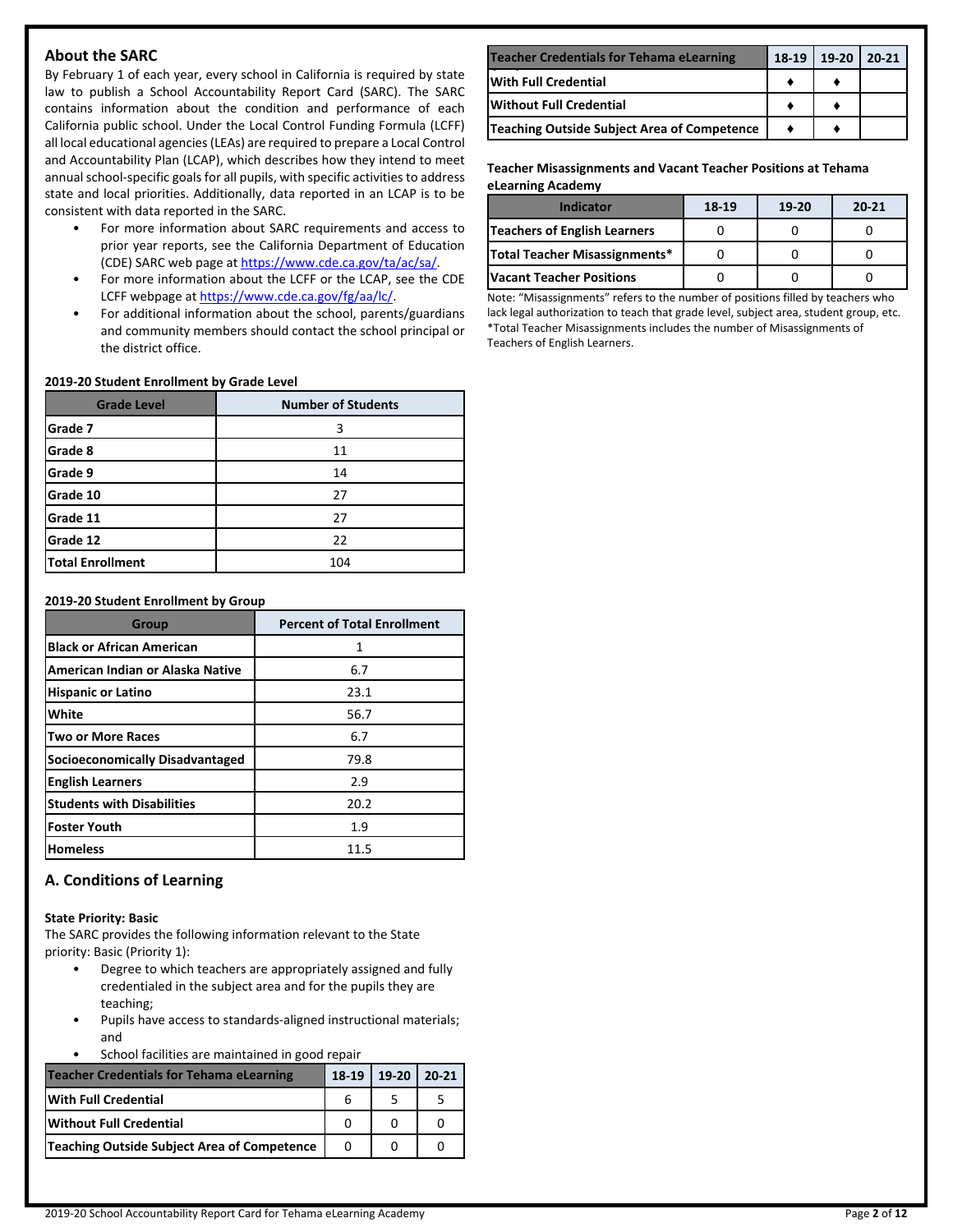# **Quality, Currency, Availability of Textbooks and Instructional Materials (School Year 2020-21)**

The current online curriculum consists of the following programs.

1)Comprehend Curriculum online 2) FYI Curriculum online 3)Odysseyware online

3)I-Ready Lessons online For Onsite intervention lessons, we utilize Rewards Curriculum

# **Textbooks and Instructional Materials**

**Year and month in which data were collected: December 2020**

| <b>Core Curriculum Area</b>         | <b>Textbooks and Instructional Materials/Year of Adoption</b>                                              |            |
|-------------------------------------|------------------------------------------------------------------------------------------------------------|------------|
| <b>Reading/Language Arts</b>        | 1) Comprehend-2018/2019<br>2) Odysseyware-2019/2020<br>3) iReady Lessons 2017/2018<br>4) Rewards-2019/2020 |            |
|                                     | The textbooks listed are from most recent adoption:                                                        | <b>Yes</b> |
|                                     | Percent of students lacking their own assigned textbook:                                                   | 0%         |
| <b>IMathematics</b>                 | 1) Comprehend-2018/2019<br>2) Odysseyware-2019/2020<br>3) iReady Lessons 2017/2018                         |            |
|                                     | The textbooks listed are from most recent adoption:                                                        | Yes        |
|                                     | Percent of students lacking their own assigned textbook:                                                   | 0%         |
| <b>Science</b>                      | 1) Comprehend-2018/2019<br>2) Odysseyware-2019/2020                                                        |            |
|                                     | The textbooks listed are from most recent adoption:                                                        | <b>Yes</b> |
|                                     | Percent of students lacking their own assigned textbook:                                                   | 0%         |
| History-Social Science              | 1) Comprehend-2018/2019<br>2) Odysseyware-2019/2020                                                        |            |
|                                     | The textbooks listed are from most recent adoption:                                                        | Yes        |
|                                     | Percent of students lacking their own assigned textbook:                                                   | 0%         |
| <b> Foreign Language</b>            | 1)Comprehend-2018/2019                                                                                     |            |
|                                     | The textbooks listed are from most recent adoption:                                                        | No         |
|                                     | Percent of students lacking their own assigned textbook:                                                   | 0%         |
| <b>Health</b>                       | 1) Comprehend-2018/2019<br>2) Odysseyware-2019/2020                                                        |            |
|                                     | The textbooks listed are from most recent adoption:                                                        | Yes        |
|                                     | Percent of students lacking their own assigned textbook:                                                   | 0%         |
| <b>Visual and Performing Arts</b>   | 1) Comprehend-2018/2019<br>2) Odysseyware-2019/2020                                                        |            |
|                                     | The textbooks listed are from most recent adoption:                                                        | Yes        |
|                                     | Percent of students lacking their own assigned textbook:                                                   | 0%         |
| <b>Science Laboratory Equipment</b> | Comprehend 2018/2019                                                                                       |            |
|                                     | The textbooks listed are from most recent adoption:                                                        | Yes        |
|                                     | Percent of students lacking their own assigned textbook:                                                   | 0%         |

Note: Cells with N/A values do not require data.

## **School Facility Conditions and Planned Improvements (Most Recent Year)**

Tehama eLearning Academy is a non-classroom based charter school which is located in Red Bluff, California. The 4,500 sq. ft. facility has four intermediate size offices and three small classrooms which are used by students and teachers. The school location is convenient for families and students and accessible by the county bus line.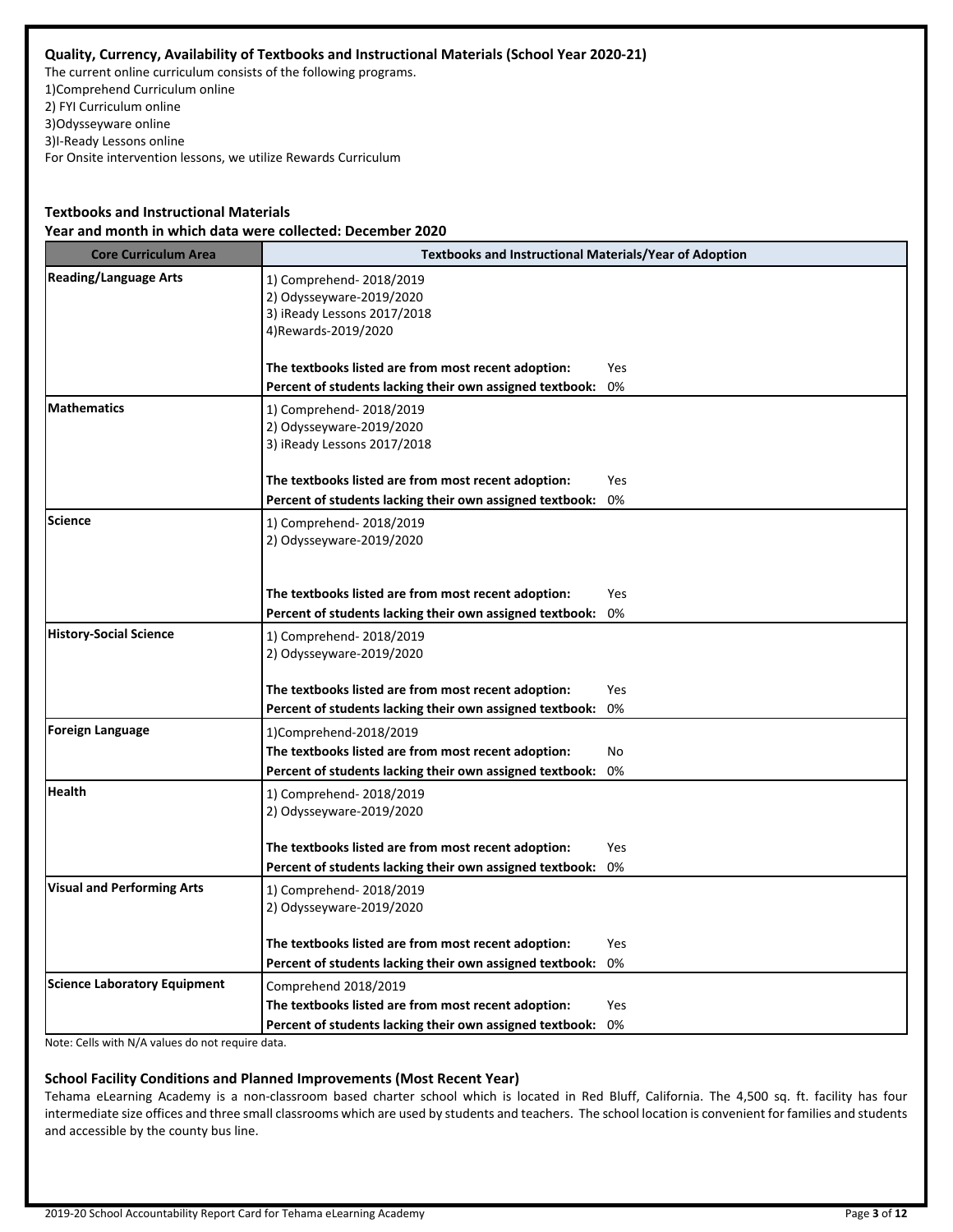The principal ensures that the cleaning and maintenance of the school is a priority. Custodial staff ensures the facility is cleaned on a nightly basis and maintenance staff respond in a timely manner when the need arises. The district has adopted cleaning standards for the school. A summary of these standards is available at the district office for review.

# **School Facility Good Repair Status (Most Recent Year)**

Using the **most recently collected** FIT data (or equivalent), provide the following:

- Determination of repair status for systems listed
- Description of any needed maintenance to ensure good repair
- The year and month in which the data were collected
- The rate for each system inspected
- The overall rating

## **Year and month in which data were collected: December 2020**

| <b>System Inspected</b>                                             | <b>Repair Status</b> | <b>Repair Needed and</b><br><b>Action Taken or Planned</b> |
|---------------------------------------------------------------------|----------------------|------------------------------------------------------------|
| Systems:<br>Gas Leaks, Mechanical/HVAC, Sewer                       | Good                 |                                                            |
| Interior:<br>Interior Surfaces                                      | Good                 |                                                            |
| <b>Cleanliness:</b><br>Overall Cleanliness, Pest/Vermin Infestation | Good                 |                                                            |
| Electrical:<br>Electrical                                           | Good                 |                                                            |
| Restrooms/Fountains:<br>Restrooms, Sinks/ Fountains                 | Good                 |                                                            |
| Safety:<br>Fire Safety, Hazardous Materials                         | Good                 |                                                            |
| Structural:<br>Structural Damage, Roofs                             | Good                 |                                                            |
| External:<br>Playground/School Grounds, Windows/Doors/Gates/Fences  | Good                 |                                                            |
| <b>Overall Rating</b>                                               | <b>Exemplary</b>     |                                                            |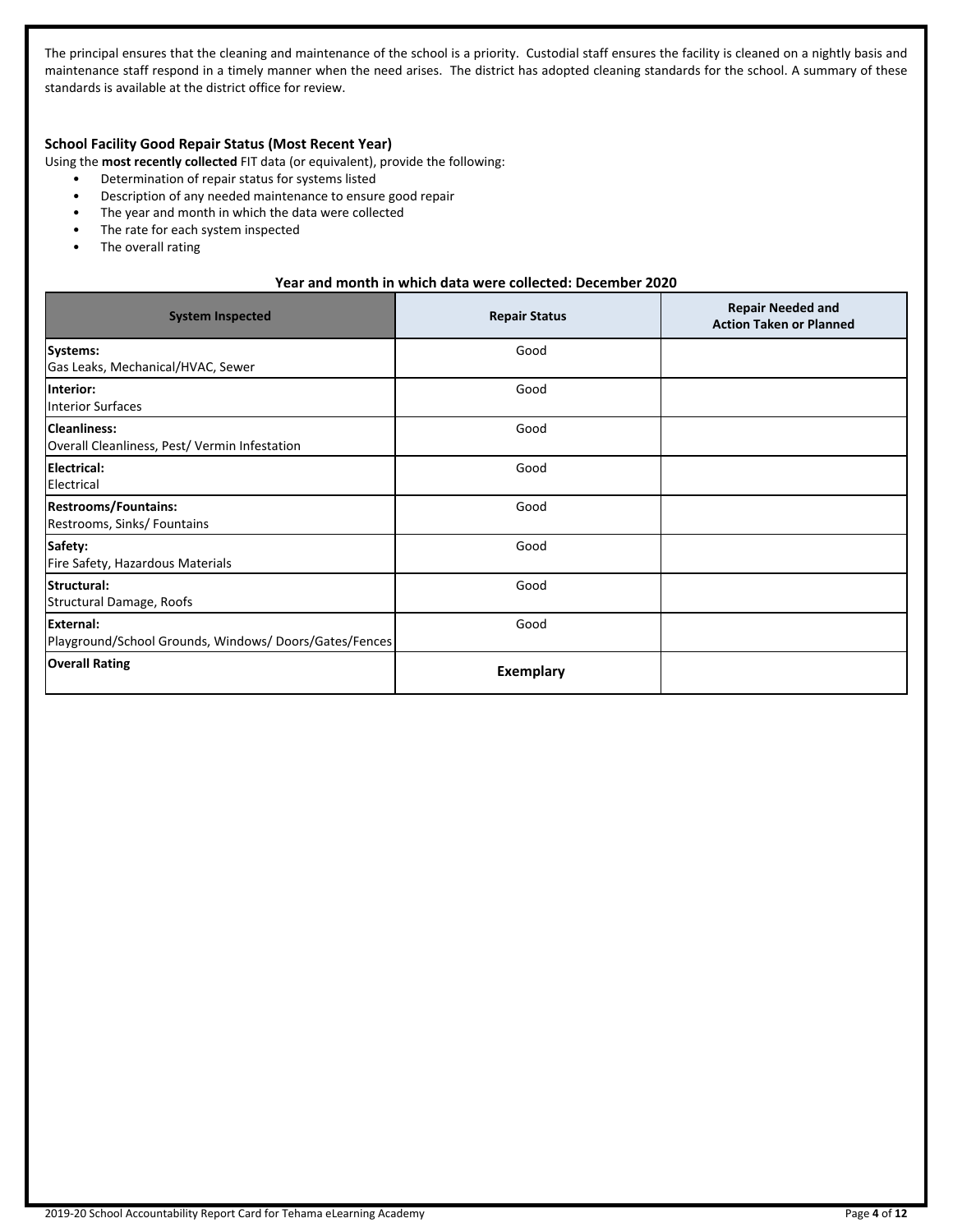# **B. Pupil Outcomes**

#### **State Priority: Pupil Achievement**

The SARC provides the following information relevant to the State priority: Pupil Achievement (Priority 4):

- **Statewide assessments** (i.e., California Assessment of Student Performance and Progress [CAASPP] System, which includes the Smarter Balanced Summative Assessments for students in the general education population and the California Alternate Assessments [CAAs] for English language arts/literacy [ELA] and mathematics given in grades three through eight and grade eleven. Only eligible students may participate in the administration of the CAAs. CAAs items are aligned with alternate achievement standards, which are linked with the Common Core State Standards [CCSS] for students with the most significant cognitive disabilities); and
- The percentage of students who have successfully completed courses that satisfy the requirements for entrance to the University of California and the California State University, or career technical education sequences or programs of study.

**CAASPP Test Results in ELA and Mathematics for All Students Grades Three through Eight and Grade Eleven Percentage of Students Meeting or Exceeding the State Standard**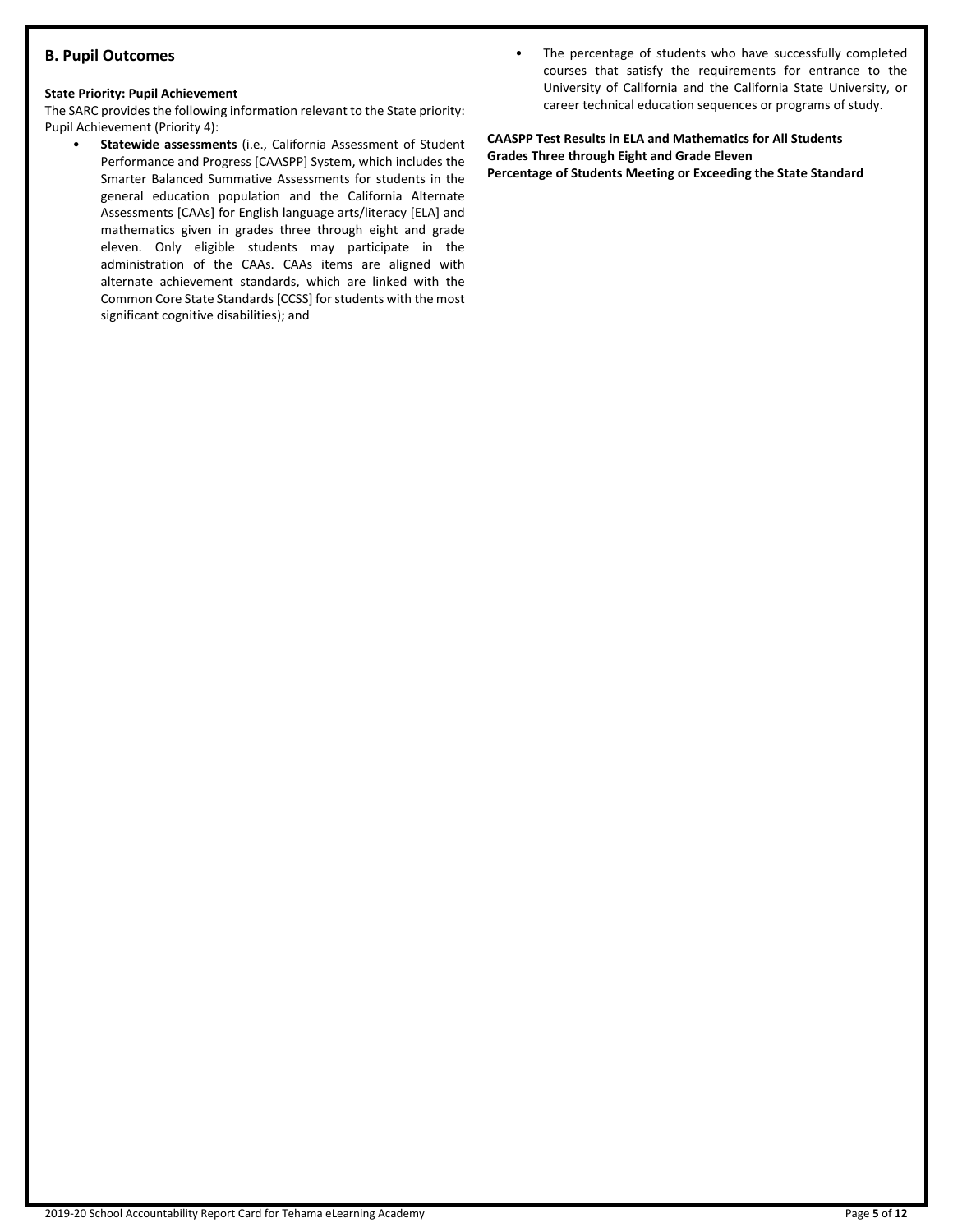| <b>Subject</b> | <b>School</b><br>18-19 | <b>School</b><br>19-20 | <b>District</b><br>18-19 | <b>District</b><br>19-20 | <b>State</b><br>18-19 | <b>State</b><br>19-20 |
|----------------|------------------------|------------------------|--------------------------|--------------------------|-----------------------|-----------------------|
| <b>ELA</b>     | 9                      | N/A                    | 23                       | N/A                      | 50                    | N/A                   |
| lMath          |                        | N/A                    | 13                       | N/A                      | 39                    | N/A                   |

Note: Cells with N/A values do not require data.

Note: The 2019-2020 data are not available. Due to the COVID-19 pandemic, Executive Order N-30-20 was issued which waived the requirement for statewide testing for the 2019-2020 school year.

Note: Percentages are not calculated when the number of students tested is ten or less, either because the number of students in this category is too small for statistical accuracy or to protect student privacy.

Note: ELA and mathematics test results include the Smarter Balanced Summative Assessment and the CAA. The "Percent Met or Exceeded" is calculated by taking the total number of students who met or exceeded the standard on the Smarter Balanced Summative Assessment plus the total number of students who met the standard (i.e., achieved Level 3-Alternate) on the CAAs divided by the total number of students who participated in both assessments.

**CAASPP Test Results in Science for All Students Grades Five, Eight, and High School Percentage of Students Meeting or Exceeding the State Standard**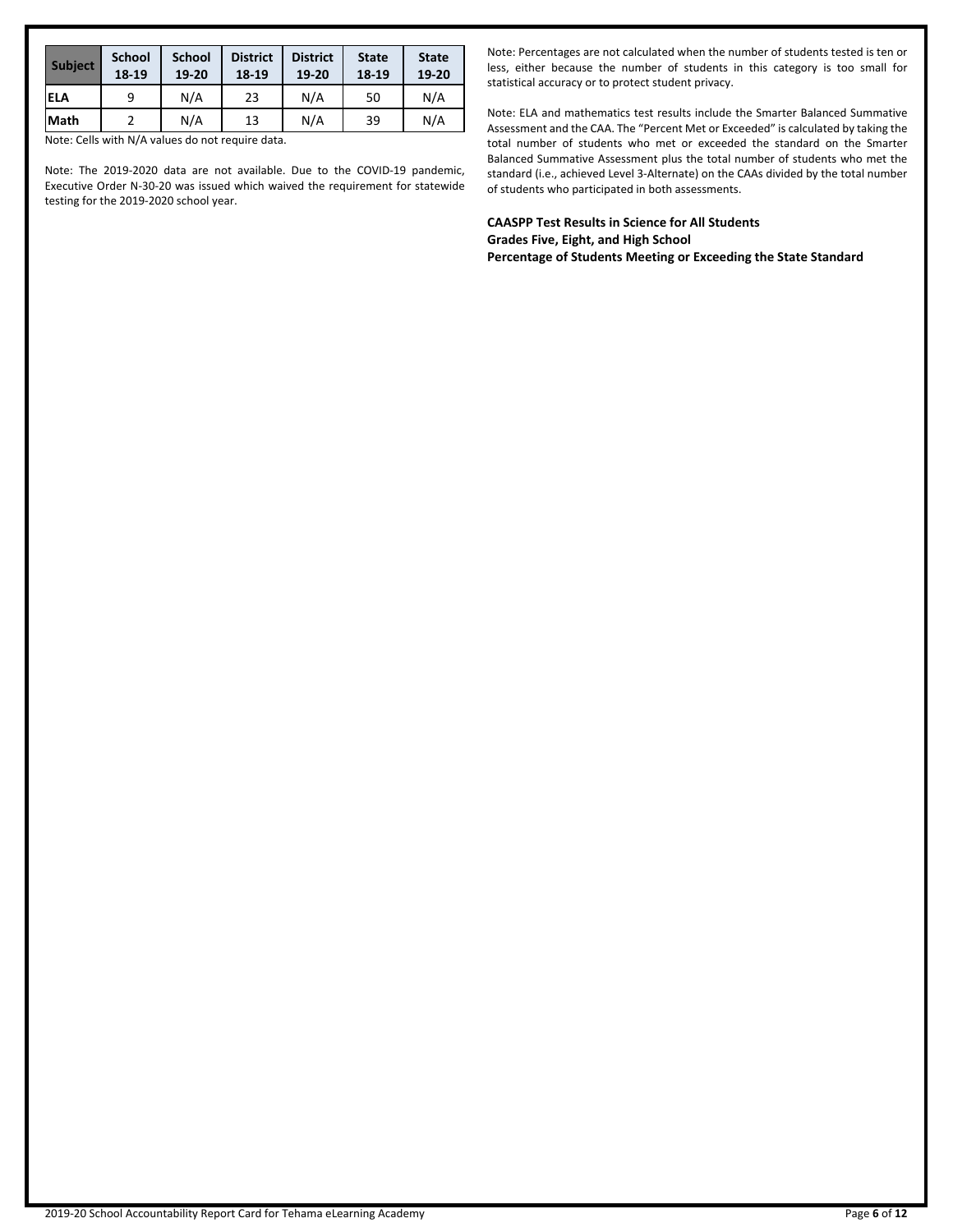| <b>Subject</b> | <b>School</b> | <b>School</b> | <b>District</b> | <b>District</b> | <b>State</b> | <b>State</b> |
|----------------|---------------|---------------|-----------------|-----------------|--------------|--------------|
|                | 18-19         | 19-20         | 18-19           | 19-20           | 18-19        | $19-20$      |
| Science        |               | N/A           | 14              | N/A             | 30           | N/A          |

Note: Cells with N/A values do not require data.

Note: The 2019-2020 data are not available. Due to the COVID-19 pandemic, Executive Order N-30-20 was issued which waived the requirement for statewide testing for the 2019-2020 school year.

Note: The new California Science Test (CAST) was first administered operationally in the 2018-2019 school year.

#### **State Priority: Other Pupil Outcomes**

The SARC provides the following information relevant to the State priority: Other Pupil Outcomes (Priority 8):

• Pupil outcomes in the subject areas of physical education.

### **2019-20 Percent of Students Meeting Fitness Standards**

| Grade<br><b>Level</b> | 4 of 6 | 5 of 6 | 6 of 6 |  |
|-----------------------|--------|--------|--------|--|
|                       | N/A    | N/A    | N/A    |  |
|                       | N/A    | N/A    | N/A    |  |
| q                     | N/A    | N/A    | N/A    |  |

Note: Cells with N/A values do not require data.

Note: The 2019–2020 data are not available. Due to the COVID-19 pandemic, Executive Order N-56-20 was issued which waived the requirement to administer the physical fitness performance test for the 2019–2020 school year.

| <b>Student Group</b>                                 | <b>Total</b><br><b>Enrollment</b> | <b>Number</b><br><b>Tested</b> | Percent<br><b>Tested</b> | Percent<br><b>Not Tested</b> | Percent<br><b>Met or Exceeded</b> |
|------------------------------------------------------|-----------------------------------|--------------------------------|--------------------------|------------------------------|-----------------------------------|
| <b>All Students</b>                                  | N/A                               | N/A                            | N/A                      | N/A                          | N/A                               |
| <b>Male</b>                                          | N/A                               | N/A                            | N/A                      | N/A                          | N/A                               |
| Female                                               | N/A                               | N/A                            | N/A                      | N/A                          | N/A                               |
| <b>Black or African American</b>                     | N/A                               | N/A                            | N/A                      | N/A                          | N/A                               |
| American Indian or Alaska Native                     | N/A                               | N/A                            | N/A                      | N/A                          | N/A                               |
| Asian                                                | N/A                               | N/A                            | N/A                      | N/A                          | N/A                               |
| <b>Filipino</b>                                      | N/A                               | N/A                            | N/A                      | N/A                          | N/A                               |
| <b>Hispanic or Latino</b>                            | N/A                               | N/A                            | N/A                      | N/A                          | N/A                               |
| <b>Native Hawaiian or Pacific Islander</b>           | N/A                               | N/A                            | N/A                      | N/A                          | N/A                               |
| White                                                | N/A                               | N/A                            | N/A                      | N/A                          | N/A                               |
| <b>Two or More Races</b>                             | N/A                               | N/A                            | N/A                      | N/A                          | N/A                               |
| <b>Socioeconomically Disadvantaged</b>               | N/A                               | N/A                            | N/A                      | N/A                          | N/A                               |
| <b>English Learners</b>                              | N/A                               | N/A                            | N/A                      | N/A                          | N/A                               |
| <b>Students with Disabilities</b>                    | N/A                               | N/A                            | N/A                      | N/A                          | N/A                               |
| <b>Students Receiving Migrant Education Services</b> | N/A                               | N/A                            | N/A                      | N/A                          | N/A                               |
| <b>Foster Youth</b>                                  | N/A                               | N/A                            | N/A                      | N/A                          | N/A                               |
| <b>Homeless</b>                                      | N/A                               | N/A                            | N/A                      | N/A                          | N/A                               |

Note: Cells with N/A values do not require data.

Note: The 2019-2020 data are not available. Due to the COVID-19 pandemic, Executive Order N-30-20 was issued which waived the requirement for statewide testing for the 2019-2020 school year.

# **CAASPP Test Results in Science by Student Group Grades Three through Eight and Grade Eleven (School Year 2019-2020)**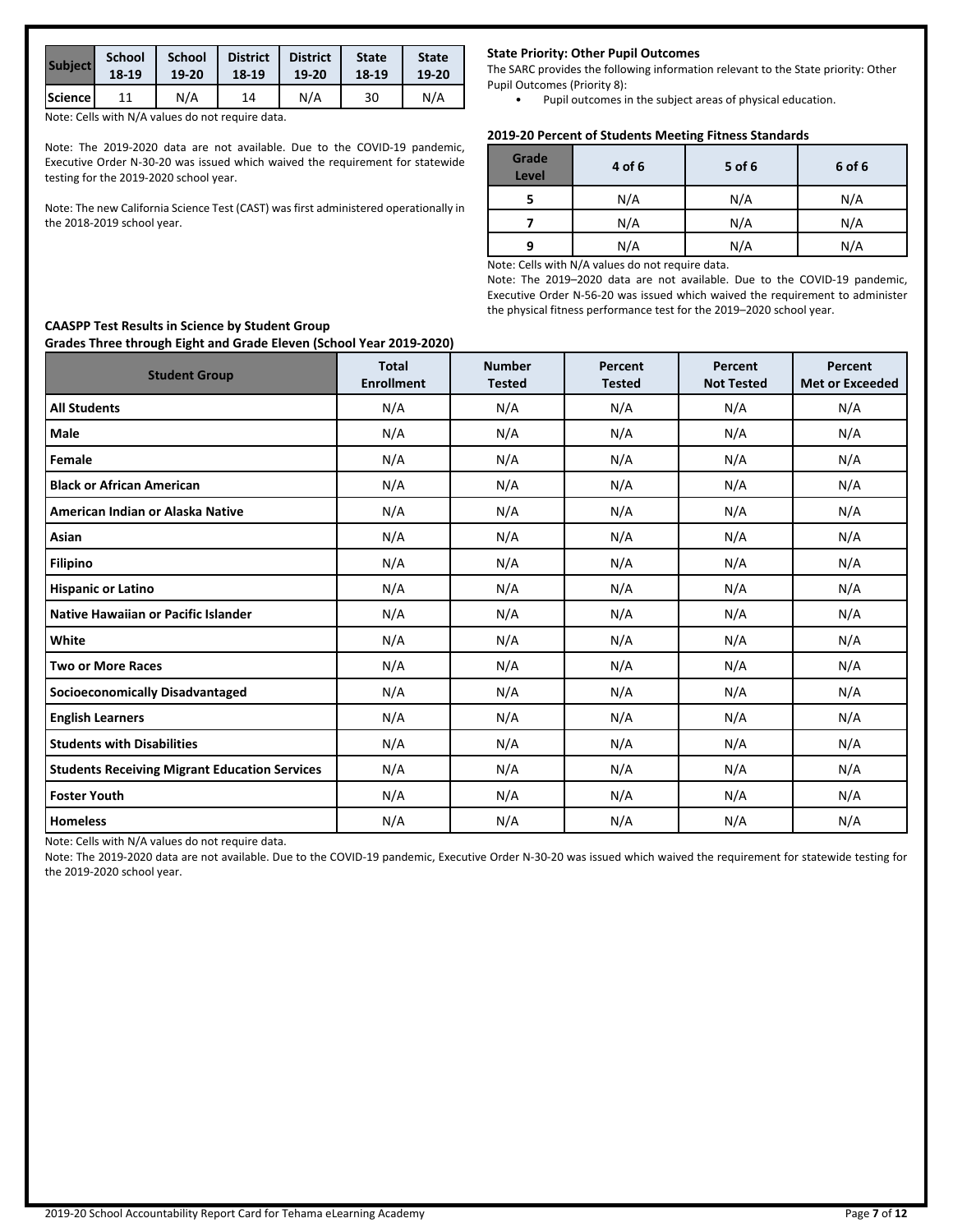| <b>CAASPP Test Results in ELA by Student Group</b><br>Grades Three through Eight and Grade Eleven (School Year 2019-2020) |                                   |                                |                          |                              |                                   |  |
|---------------------------------------------------------------------------------------------------------------------------|-----------------------------------|--------------------------------|--------------------------|------------------------------|-----------------------------------|--|
| <b>Student Group</b>                                                                                                      | <b>Total</b><br><b>Enrollment</b> | <b>Number</b><br><b>Tested</b> | Percent<br><b>Tested</b> | Percent<br><b>Not Tested</b> | Percent<br><b>Met or Exceeded</b> |  |
| <b>All Students</b>                                                                                                       | N/A                               | N/A                            | N/A                      | N/A                          | N/A                               |  |
| Male                                                                                                                      | N/A                               | N/A                            | N/A                      | N/A                          | N/A                               |  |
| Female                                                                                                                    | N/A                               | N/A                            | N/A                      | N/A                          | N/A                               |  |
| <b>Black or African American</b>                                                                                          | N/A                               | N/A                            | N/A                      | N/A                          | N/A                               |  |
| American Indian or Alaska Native                                                                                          | N/A                               | N/A                            | N/A                      | N/A                          | N/A                               |  |
| Asian                                                                                                                     | N/A                               | N/A                            | N/A                      | N/A                          | N/A                               |  |
| <b>Filipino</b>                                                                                                           | N/A                               | N/A                            | N/A                      | N/A                          | N/A                               |  |
| <b>Hispanic or Latino</b>                                                                                                 | N/A                               | N/A                            | N/A                      | N/A                          | N/A                               |  |
| Native Hawaiian or Pacific Islander                                                                                       | N/A                               | N/A                            | N/A                      | N/A                          | N/A                               |  |
| White                                                                                                                     | N/A                               | N/A                            | N/A                      | N/A                          | N/A                               |  |
| <b>Two or More Races</b>                                                                                                  | N/A                               | N/A                            | N/A                      | N/A                          | N/A                               |  |
| <b>Socioeconomically Disadvantaged</b>                                                                                    | N/A                               | N/A                            | N/A                      | N/A                          | N/A                               |  |
| <b>English Learners</b>                                                                                                   | N/A                               | N/A                            | N/A                      | N/A                          | N/A                               |  |
| <b>Students with Disabilities</b>                                                                                         | N/A                               | N/A                            | N/A                      | N/A                          | N/A                               |  |
| <b>Students Receiving Migrant Education Services</b>                                                                      | N/A                               | N/A                            | N/A                      | N/A                          | N/A                               |  |
| <b>Foster Youth</b>                                                                                                       | N/A                               | N/A                            | N/A                      | N/A                          | N/A                               |  |
| <b>Homeless</b>                                                                                                           | N/A                               | N/A                            | N/A                      | N/A                          | N/A                               |  |

Note: Cells with N/A values do not require data.

Note: The 2019-2020 data are not available. Due to the COVID-19 pandemic, Executive Order N-30-20 was issued which waived the requirement for statewide testing for the 2019-2020 school year.

#### **CAASPP Test Results in Mathematics by Student Group Grades Three through Eight and Grade Eleven (School Year 2019-2020)**

| <b>Student Group</b>                                 | <b>Total</b><br><b>Enrollment</b> | <b>Number</b><br><b>Tested</b> | Percent<br><b>Tested</b> | Percent<br><b>Not Tested</b> | Percent<br><b>Met or Exceeded</b> |
|------------------------------------------------------|-----------------------------------|--------------------------------|--------------------------|------------------------------|-----------------------------------|
| <b>All Students</b>                                  | N/A                               | N/A                            | N/A                      | N/A                          | N/A                               |
| <b>Male</b>                                          | N/A                               | N/A                            | N/A                      | N/A                          | N/A                               |
| Female                                               | N/A                               | N/A                            | N/A                      | N/A                          | N/A                               |
| <b>Black or African American</b>                     | N/A                               | N/A                            | N/A                      | N/A                          | N/A                               |
| American Indian or Alaska Native                     | N/A                               | N/A                            | N/A                      | N/A                          | N/A                               |
| Asian                                                | N/A                               | N/A                            | N/A                      | N/A                          | N/A                               |
| <b>Filipino</b>                                      | N/A                               | N/A                            | N/A                      | N/A                          | N/A                               |
| <b>Hispanic or Latino</b>                            | N/A                               | N/A                            | N/A                      | N/A                          | N/A                               |
| <b>Native Hawaiian or Pacific Islander</b>           | N/A                               | N/A                            | N/A                      | N/A                          | N/A                               |
| White                                                | N/A                               | N/A                            | N/A                      | N/A                          | N/A                               |
| <b>Two or More Races</b>                             | N/A                               | N/A                            | N/A                      | N/A                          | N/A                               |
| <b>Socioeconomically Disadvantaged</b>               | N/A                               | N/A                            | N/A                      | N/A                          | N/A                               |
| <b>English Learners</b>                              | N/A                               | N/A                            | N/A                      | N/A                          | N/A                               |
| <b>Students with Disabilities</b>                    | N/A                               | N/A                            | N/A                      | N/A                          | N/A                               |
| <b>Students Receiving Migrant Education Services</b> | N/A                               | N/A                            | N/A                      | N/A                          | N/A                               |
| <b>Foster Youth</b>                                  | N/A                               | N/A                            | N/A                      | N/A                          | N/A                               |
| <b>Homeless</b>                                      | N/A                               | N/A                            | N/A                      | N/A                          | N/A                               |

Note: Cells with N/A values do not require data.

Note: The 2019-2020 data are not available. Due to the COVID-19 pandemic, Executive Order N-30-20 was issued which waived the requirement for statewide testing for the 2019-2020 school year.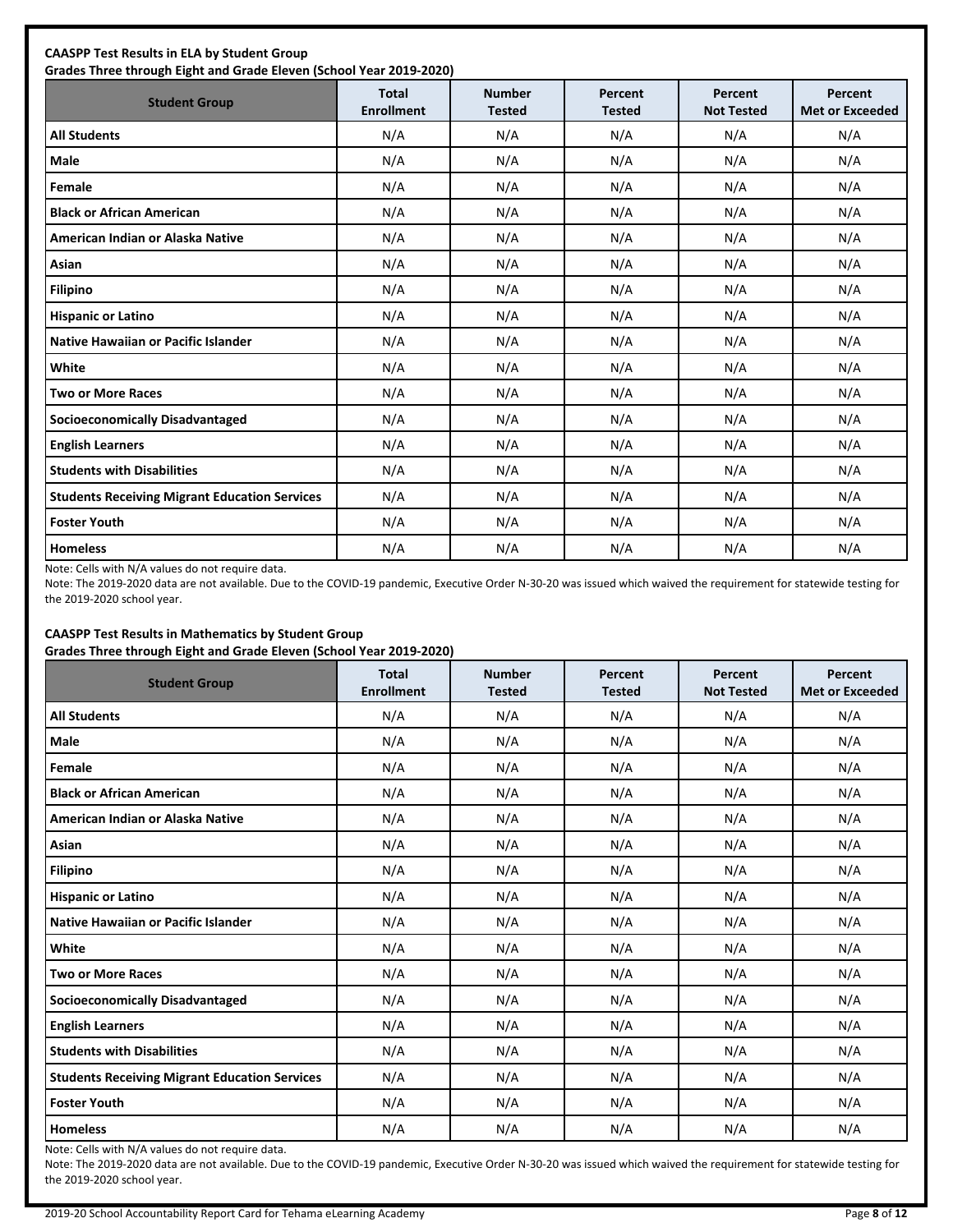# **C. Engagement**

#### **State Priority: Parental Involvement**

The SARC provides the following information relevant to the State priority: Parental Involvement (Priority 3):

• Efforts the school district makes to seek parent input in making decisions for the school district and each school site

#### **Opportunities for Parental Involvement (School Year 2020-21)**

As each student is registered at Tehama eLearning Academy, a parent conference is held and a master agreement is signed. Parent-teacher conferences are offered each semester. Good communication is assured by weekly parent-teacher contact. Parent involvement is encouraged and parents have the opportunity to participate in the decision making process for both their students as well as the policies/procedures of the school. This parental input is facilitated by educational parent meetings at the school, bi-monthly Family Night, focus groups, parent surveys, parents attending Tehama eLearning Academy Governance Committee meetings, as well as the opportunity to meet with the principal at any time. A parent representative and a student representative serve as a voting member of the Governance Committee. Parents also serve on the school Safety Committee.

#### **State Priority: School Climate**

The SARC provides the following information relevant to the State priority: School Climate (Priority 6):

- Pupil suspension rates;
- Pupil expulsion rates; and
- Other local measures on the sense of safety.

#### **School Safety Plan (School Year 2020-2021)**

Safety of students and staff is a primary concern of all staff at Tehama eLearning Academy. The school is always in compliance with all laws, rules, and regulations pertaining to hazardous materials, state earthquake standards. The School Site Safety Plan was last reviewed and updated during the Spring of 2019. Staff and students have received training on Active Shooter situations. All revisions to the school safety plan were communicated to both the classified and certificated staff. The school's disaster preparedness plan includes steps for ensuring student and staff safety during a disaster. Fire and disaster drills are conducted on a regular basis throughout the school year. Lock down drills and Active Shooter drills are held as needed. Students are supervised on school premises by certificated staff, classified staff, and the principal. The school utilizes a safety committee that meets quarterly to review safety needs and recommend safety policies to the school Governance Committee. During the pandemic, special safety protocols have been established based on CDC recommendations, consultation with Public Health and mandates from CDE and our Governors. These protocols have been included in a Return to School plan approved by our local Public Health Officer. These safety protocols include social distancing, increased sanitation and masking.

There is a designated area for student drop off and pick up. Students and visitors are required to sign in and out at the main office when arriving and leaving campus.

#### **Suspensions and Expulsions**

**(data collected between July through June, each full school year respectively)**

| Rate               | <b>School</b><br>2017-18 | <b>School</b><br>2018-19 | <b>District</b><br>2017-18 | <b>District</b><br>2018-19 | <b>State</b><br>2017-18 | <b>State</b><br>2018-19 |
|--------------------|--------------------------|--------------------------|----------------------------|----------------------------|-------------------------|-------------------------|
| <b>Suspensions</b> | 0.0                      | 0.0                      | 0.0                        | 0.0                        | 3.5                     | 3.5                     |
| <b>Expulsions</b>  | 0.0                      | 0.0                      | 0.0                        | 0.0                        | 0.1                     | 0.1                     |

#### **Suspensions and Expulsions for School Year 2019-2020 Only**

**(data collected between July through February, partial school year due to the COVID-19 pandemic)**

| Rate              | School<br>2019-20 | <b>District</b><br>2019-20 | <b>State</b><br>2019-20 |  |
|-------------------|-------------------|----------------------------|-------------------------|--|
| Suspensions       |                   |                            |                         |  |
| <b>Expulsions</b> |                   |                            |                         |  |

Note: The 2019-2020 suspensions and expulsions rate data are not comparable to prior year data because the 2019-2020 school year is a partial school year due to the COVID-19 crisis. As such, it would be inappropriate to make any comparisons in rates of suspensions and expulsions in the 2019-2020 school year compared to prior years.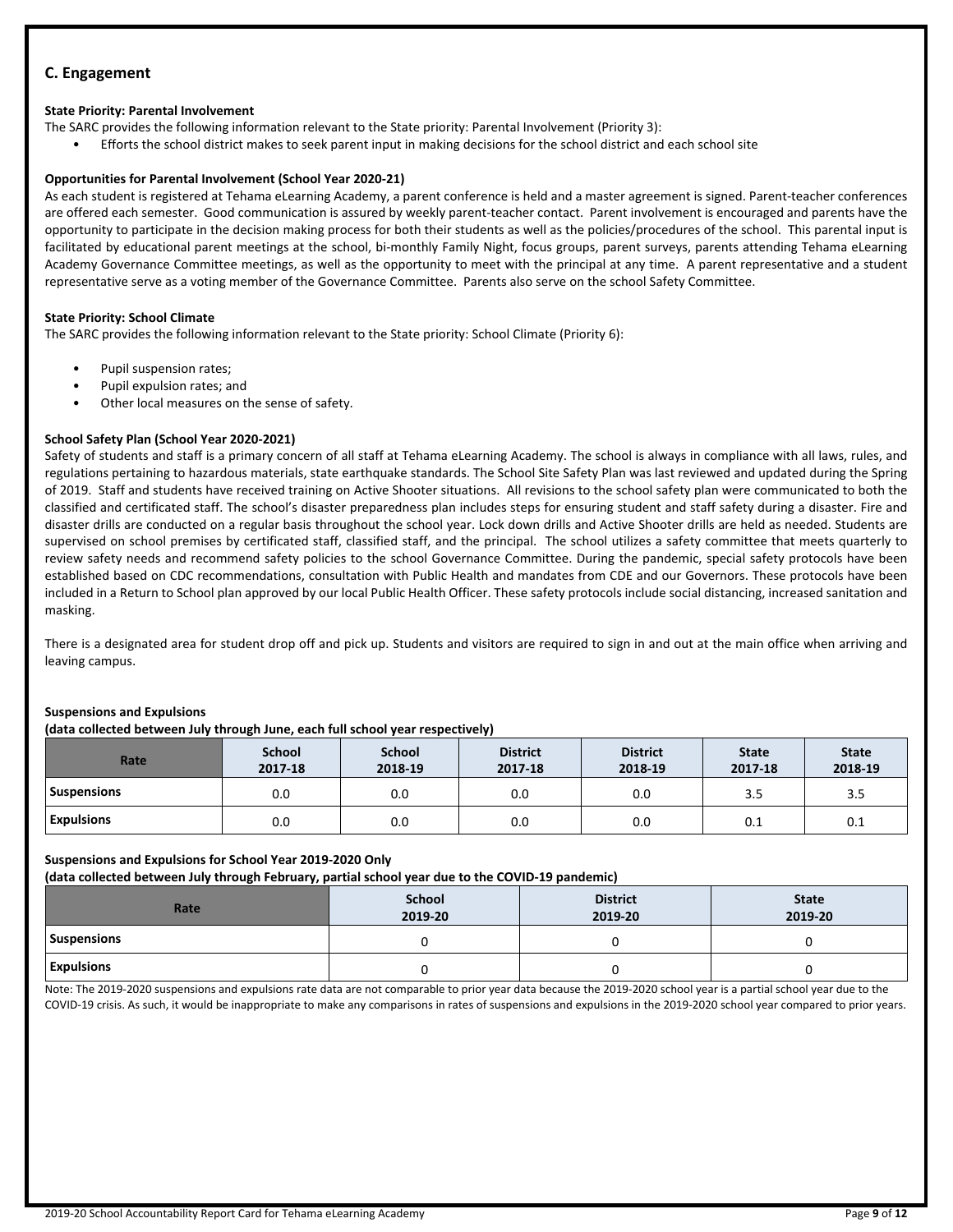# **D. Other SARC Information**

The information in this section is required to be in the SARC but is not included in the state priorities for LCFF.

#### **Ratio of Pupils to Academic Counselor (School Year 2019-2020)**

| .          | Ratio   |
|------------|---------|
| `ounselor* | --<br>ັ |

\*One full time equivalent (FTE) equals one staff member working full time; one FTE could also represent two staff members who each work 50 percent of full time.

#### **Student Support Services Staff (School Year 2019-2020)**

| <b>Title</b>                                               | <b>Number of Full-Time Equivalent</b><br>$($ FTE) |
|------------------------------------------------------------|---------------------------------------------------|
| <b>Counselor (Social/Behavioral or Career Development)</b> | 1.55                                              |
| Library Media Teacher (Librarian)                          |                                                   |
| Library Media Services Staff (Paraprofessional)            |                                                   |
| Psychologist                                               |                                                   |
| <b>Social Worker</b>                                       |                                                   |
| <b>Nurse</b>                                               |                                                   |
| Speech/Language/Hearing Specialist                         |                                                   |
| <b>Resource Specialist (non-teaching)</b>                  |                                                   |
| Other                                                      |                                                   |

\*One Full Time Equivalent (FTE) equals one staff member working full time; one FTE could also represent two staff members who each work 50 percent of full time.

#### **Average Class Size and Class Size Distribution (Secondary)**

| <b>Subject</b>        | 2017-18<br>Average<br><b>Class</b><br><b>Size</b> | 2017-18<br># of<br>Classes*<br><b>Size</b><br>$1 - 20$ | 2017-18<br># of<br>Classes*<br><b>Size</b><br>$21 - 32$ | 2017-18<br># of<br>Classes*<br><b>Size</b><br>$33+$ | 2018-19<br>Average<br><b>Class</b><br><b>Size</b> | 2018-19<br># of<br>Classes*<br><b>Size</b><br>$1 - 20$ | 2018-19<br># of<br>Classes*<br><b>Size</b><br>$21 - 32$ | 2018-19<br># of<br>Classes*<br><b>Size</b><br>$33+$ | 2019-20<br>Average<br><b>Class</b><br><b>Size</b> | 2019-20<br># of<br>Classes*<br><b>Size</b><br>$1 - 20$ | 2019-20<br># of<br>Classes*<br><b>Size</b><br>21-32 | 2019-20<br># of<br>Classes*<br><b>Size</b><br>$33+$ |
|-----------------------|---------------------------------------------------|--------------------------------------------------------|---------------------------------------------------------|-----------------------------------------------------|---------------------------------------------------|--------------------------------------------------------|---------------------------------------------------------|-----------------------------------------------------|---------------------------------------------------|--------------------------------------------------------|-----------------------------------------------------|-----------------------------------------------------|
| <b>English</b>        |                                                   | 27                                                     |                                                         |                                                     | 3                                                 | 11                                                     |                                                         |                                                     | 6                                                 | 21                                                     |                                                     |                                                     |
| <b>Mathematics</b>    | 4                                                 | 30                                                     |                                                         |                                                     | 2                                                 | 11                                                     |                                                         |                                                     |                                                   | 19                                                     |                                                     |                                                     |
| <b>Science</b>        | 4                                                 | 22                                                     |                                                         |                                                     | 2                                                 | 6                                                      |                                                         |                                                     | 4                                                 | 22                                                     |                                                     |                                                     |
| <b>Social Science</b> | 4                                                 | 48                                                     |                                                         |                                                     | ኀ                                                 | 18                                                     |                                                         |                                                     | 4                                                 | 28                                                     |                                                     |                                                     |

\*Number of classes indicates how many classrooms fall into each size category (a range of total students per classroom). At the secondary school level, this information is reported by subject area rather than grade level.

#### **Professional Development (Most Recent Three Years)**

| Measure                                                                         | 2018-19 | 2019-20 | 2020-21 |
|---------------------------------------------------------------------------------|---------|---------|---------|
| Number of school days dedicated to Staff Development and Continuous Improvement |         |         |         |

Staff members build teaching skills and concepts by participating in many conferences and workshops throughout the school year, then sharing their experiences and knowledge with district colleagues. Topics for staff development include: technology and instruction, evaluating testing data, mathematics instruction, school safety, social and emotional learning and learning records management. Staff have attended conferences in Trauma informed practices, and NGSS Science Standards, History and Social Science, Professional Discourse, and English Language Development. Staff are participating in a county-wide focus during the 2019/2020 and 2020/2021 school year on Social-Emotional Learning for adults and students.

Staff meetings are held each Tuesday morning whereby individual student progress is discussed, staff participates in CCSS professional development opportunities, data is analyzed and school planning is discussed.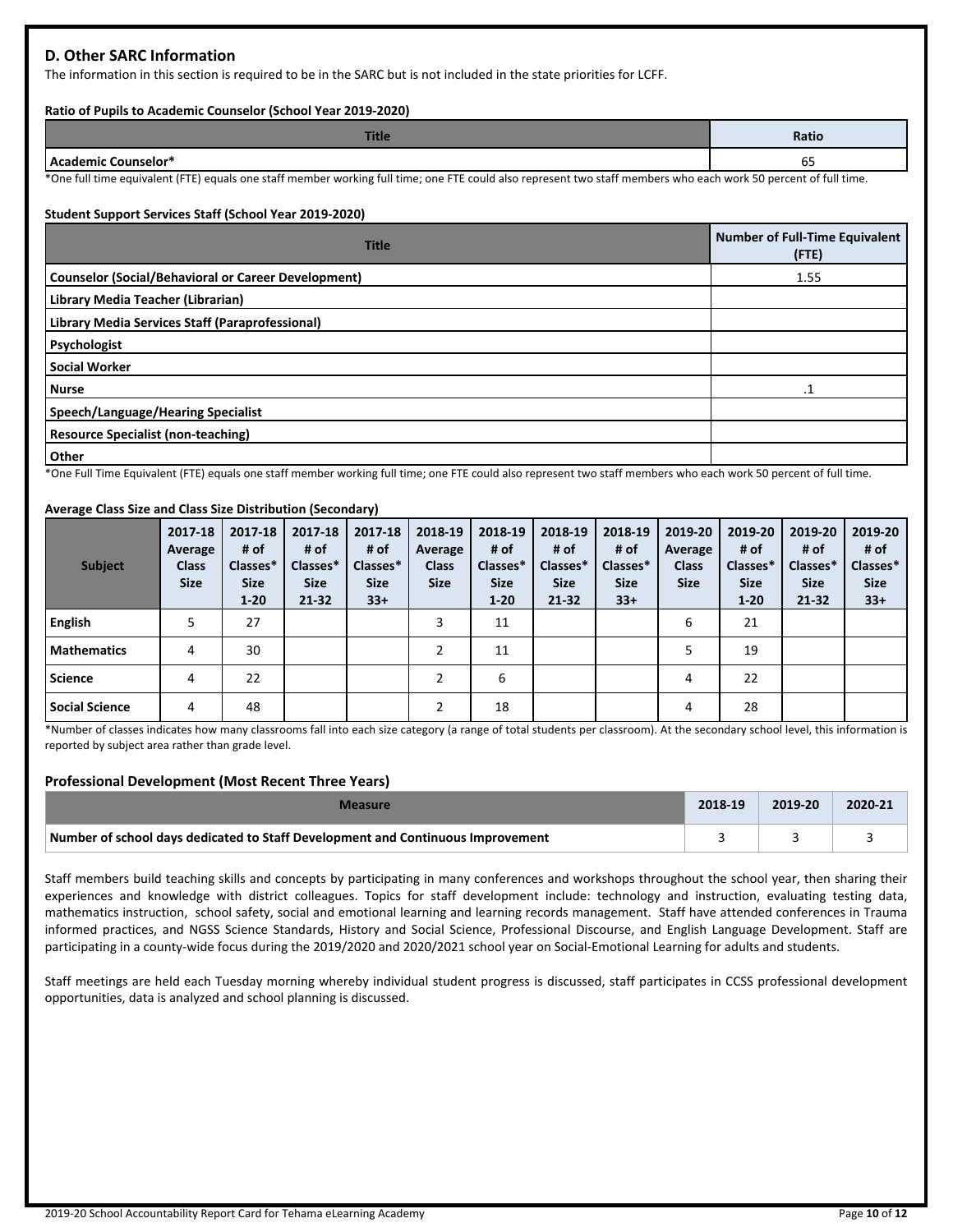#### **FY 2018-19 Teacher and Administrative Salaries**

| Category                             | <b>District</b><br>Amount | <b>State Average for</b><br><b>Districts In Same</b><br>Category |
|--------------------------------------|---------------------------|------------------------------------------------------------------|
| <b>Beginning Teacher Salary</b>      |                           |                                                                  |
| <b>Mid-Range Teacher Salary</b>      |                           |                                                                  |
| <b>Highest Teacher Salary</b>        |                           |                                                                  |
| <b>Average Principal Salary (ES)</b> |                           |                                                                  |
| <b>Average Principal Salary (MS)</b> |                           |                                                                  |
| <b>Average Principal Salary (HS)</b> |                           |                                                                  |
| <b>Superintendent Salary</b>         |                           |                                                                  |

| <b>Percent of District Budget</b> | <b>District</b><br>Amount | <b>State Average for</b><br><b>Districts In Same</b><br>Category |
|-----------------------------------|---------------------------|------------------------------------------------------------------|
| <b>Teacher Salaries</b>           |                           |                                                                  |
| l Administrative Salaries         |                           |                                                                  |

\* For detailed information on salaries, see the CDE Certificated Salaries & Benefits webpage at [www.cde.ca.gov/ds/fd/cs/](http://www.cde.ca.gov/ds/fd/cs/).

#### **Types of Services Funded**

Tehama eLearning Academy budget funds direct instructional and counseling services to students, nursing services, and appropriate supplies and materials.

#### **State Priority: Pupil Engagement**

The SARC provides the following information relevant to the State priority: Pupil Engagement (Priority 5):

- High school dropout rates; and
- High school graduation rates.

#### **Dropout Rate and Graduation Rate (Four-Year Cohort Rate)**

| <b>Rate for Tehama eLearning Academy</b> |      | 2016-17 2017-18 2018-19 |     |
|------------------------------------------|------|-------------------------|-----|
| Dropout Rate                             |      | 11.1                    | 2.9 |
| <b>Graduation Rate</b>                   | 66.7 | 77.8                    | 80  |

| <b>Rate for Tehama eLearning Academy</b> |      | 2016-17   2017-18   2018-19 |      |
|------------------------------------------|------|-----------------------------|------|
| Dropout Rate                             | 15   | 21.9                        | 12.5 |
| l Graduation Rate                        | 57.5 | 68.8                        | 70.8 |

| <b>Rate for California</b> |      | 2016-17 2017-18 2018-19 |      |
|----------------------------|------|-------------------------|------|
| Dropout Rate               | 91   | 9.6                     | a    |
| <b>Graduation Rate</b>     | 82.7 | 83                      | 84.5 |

#### **Career Technical Education Participation**

| <b>Measure</b>                                                                                                 | <b>CTE Program</b><br>Participation |
|----------------------------------------------------------------------------------------------------------------|-------------------------------------|
| Number of pupils participating in CTE                                                                          | 53                                  |
| % of pupils completing a CTE program and earning<br>a high school diploma                                      | 4                                   |
| % of CTE courses sequenced or articulated between<br>the school and institutions of postsecondary<br>education | 46.2                                |

#### **FY 2018-19 Expenditures Per Pupil and School Site Teacher Salaries**

| Level              | <b>Total</b> | <b>Restricted</b> | <b>Unrestricted</b> | Average<br><b>Teacher</b><br>Salary |
|--------------------|--------------|-------------------|---------------------|-------------------------------------|
| <b>School Site</b> | 11886        | 2393              | 9493                | 62194                               |
| <b>District</b>    | N/A          | N/A               | 9493                |                                     |
| <b>State</b>       | N/A          | N/A               | \$7,750             | 83,059.00                           |

| <b>Percent Differences</b>  | <b>Unrestricted</b> | Average<br><b>Teacher</b><br>Salary |
|-----------------------------|---------------------|-------------------------------------|
| <b>School Site/District</b> | 0.0                 | 0.0                                 |
| <b>School Site/ State</b>   | 20.2                | $-28.7$                             |

Note: Cells with N/A values do not require data.

#### **Courses for University of California (UC) and/or California State University (CSU) Admission**

| <b>UC/CSU Course Measure</b>                                                        | Percent |
|-------------------------------------------------------------------------------------|---------|
| 2018-19 Pupils Enrolled in Courses Required for<br>UC/CSU Admission                 | 46.59   |
| 2017-18 Graduates Who Completed All Courses<br><b>Required for UC/CSU Admission</b> |         |

#### **2019-20 Advanced Placement Courses**

| <b>Subject</b>                  | <b>Number of</b><br><b>AP Courses</b><br>Offered* | <b>Percent of</b><br><b>Students In</b><br><b>AP Courses</b> |
|---------------------------------|---------------------------------------------------|--------------------------------------------------------------|
| <b>Computer Science</b>         |                                                   | N/A                                                          |
| <b>English</b>                  |                                                   | N/A                                                          |
| <b>Fine and Performing Arts</b> |                                                   | N/A                                                          |
| <b>Foreign Language</b>         |                                                   | N/A                                                          |
| <b>Mathematics</b>              |                                                   | N/A                                                          |
| <b>Science</b>                  |                                                   | N/A                                                          |
| <b>Social Science</b>           |                                                   | N/A                                                          |
| <b>All courses</b>              |                                                   |                                                              |

\*Where there are student course enrollments of at least one student.